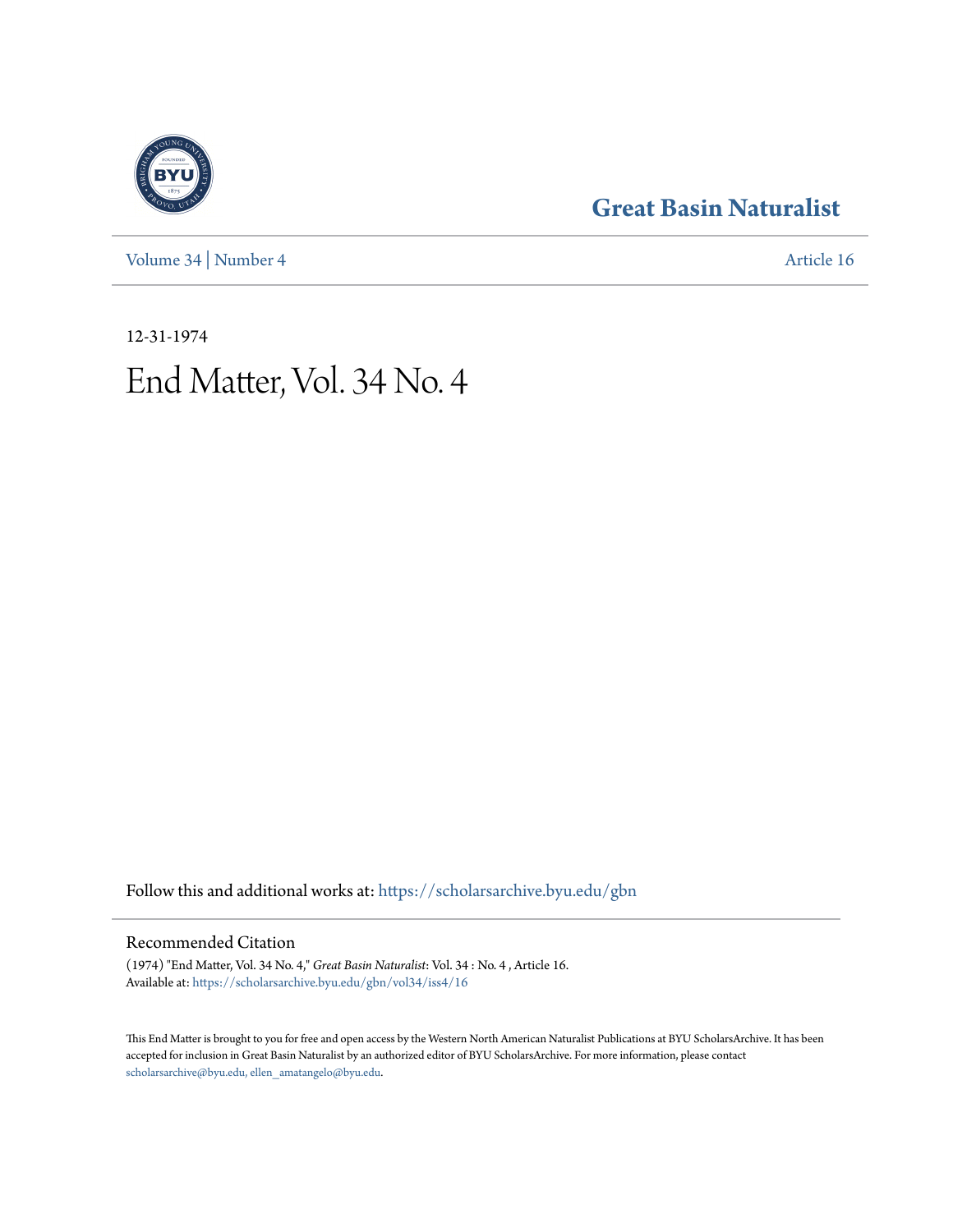# GRUAT BAIN NATURALIST

## Surcial Notire

Commencing with volume  $\Rightarrow$  (Anarch 1970) The G  $-$ t Boom (1910) Ist voll I anarchieve vich the Stephen Yang University Science Bull tin, Biological Serie: under the side of The Great Bann Manufacture form t will be changed from the meant (x9 in h ingle column polic to 1.7, 10 in h deathle column polic. The journal will cantitud to be published quarterly, but the number of pages pevolume vill increase to approximately 500. Monocript up to 100 p m(d pag > (about 2 m must pt part =) in l m th v il b ac-<br>c=pt\_lue Tub iculion and rep\_int that are will be at ustaint to the mw fermat, but will not be significantly different from that indirated below. The au cription rate will be increased to \$9.00 per year (outside the United States, \$10.00).

#### Notice to Contributor

Original manuscript in Fngli h pertaining to the Biological natural hi tory of we tern Nerth Am ic ard int nd d f r publication in the Great Ba in Naturali t huild be directed to Bri-ham Young Univer ity, Stephen L. Wood, Elliter, Great Barn Naturalist, Provo, Utah 84602.

MANU CRIPTS: Two copie are required, typewritt in, double partial product throughout on one lide of the paper, with m r in of at least one inches all sides. In general, the tyle hould conform to recommunditions publi hed in the most resent efition of the Counsil of Blology Editors Style Manual, published by the Anarican Institute of Biological Science. An abstract, about 5 percent as long as the that and written in accordance with Biologi al Ab tract guideling, should precede the introductory peragraph of each article.

ILLU TRATIONS AND TABLES: All illustrations thould be made with a view of having them upper vather to limit of the printed page. The illustrations that form a purt of an arbide houls accompany the manus int All allustration and tables to appear in this journal as to be made under the morriton of the chior, and the cost of the ruts and labor required to set tables is to be borned. the Contributor.

R P I I No r p ints refu n hed fi of char p A prie lit for retring and an order for n are out with the proof.

| ROBINIS SCHEDULE OF THE GREAT BAIN NATURALLY |                                                     |  |  |  |  |                                               |  |
|----------------------------------------------|-----------------------------------------------------|--|--|--|--|-----------------------------------------------|--|
| B <sub>m</sub> h                             |                                                     |  |  |  |  |                                               |  |
|                                              |                                                     |  |  |  |  | Ad litional                                   |  |
|                                              |                                                     |  |  |  |  | $2pp.$ $4pp$ $6pp.$ $8pp$ $10pp$ $12pp$ $2pp$ |  |
|                                              | 50 cop c 12.00 \$14.00 \$16.00 18 0 20 00 22 00 3 0 |  |  |  |  |                                               |  |
|                                              | 10 copin 15.00 17.00 19 00 21.0 23 00 2.00          |  |  |  |  |                                               |  |
|                                              | 200 c pro 18.00 20.00 22.00 24.00 26.00 21.00       |  |  |  |  |                                               |  |
|                                              | 300 copi s 20.00 22.00 24.00 26.00 28.00 30.00      |  |  |  |  |                                               |  |